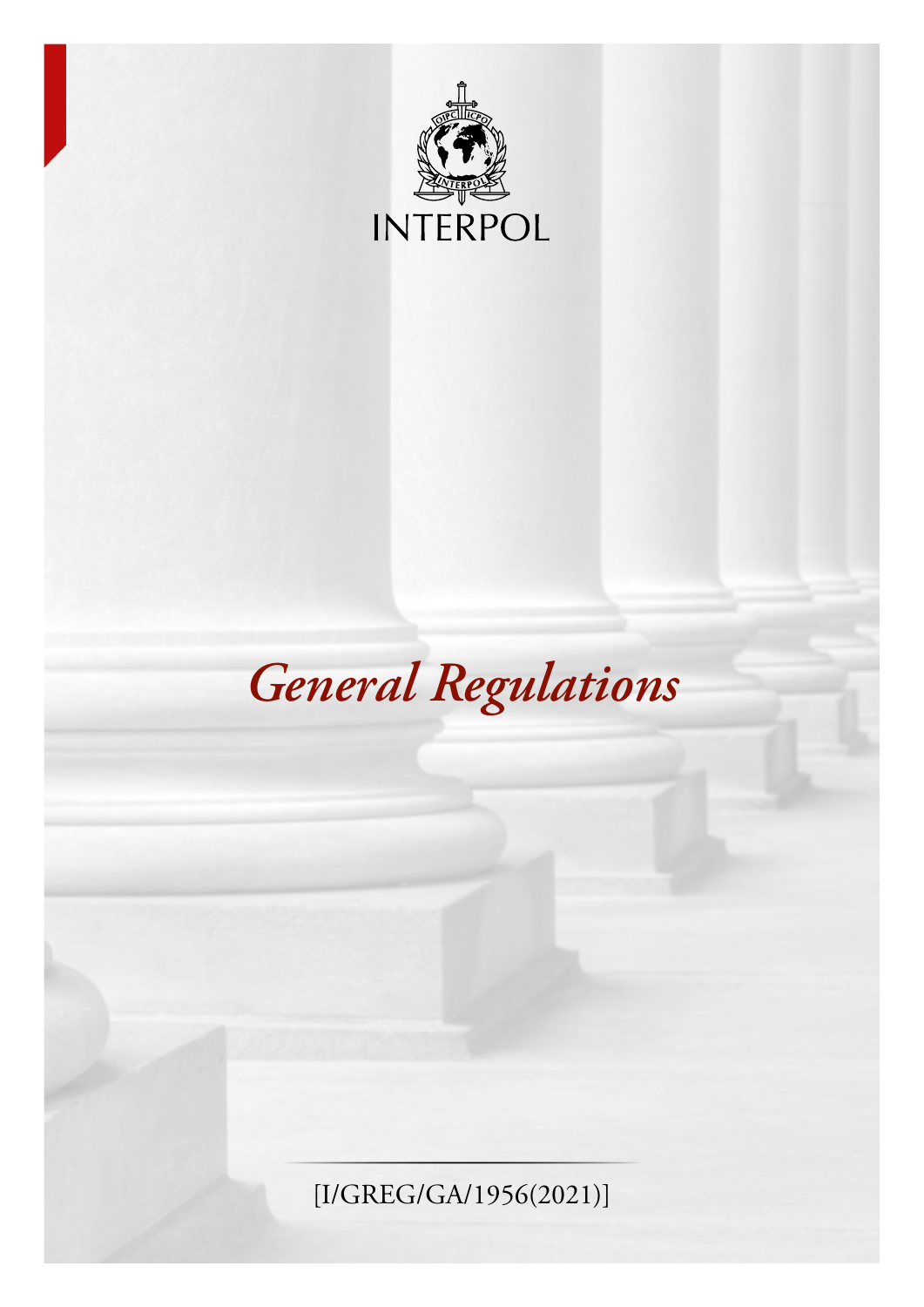# **REFERENCES**

The General Regulations of the ICPO-INTERPOL adopted by the General Assembly at its 25th session (Vienna - 1956).

Articles 46 and 50 modified at the 31st session (Madrid - 1962).

Articles 41 and 58 modified at the 33rd session (Caracas - 1964).

Article 58 modified at the 36th session (Kyoto - 1967).

Articles 52 and 56 modified at the 37th session (Teheran - 1968).

Article 40 modified at the 43rd session (Cannes - 1974).

Article 58 modified at the 44th session (Buenos Aires - 1975).

Article 41 modified at the 46th session (Stockholm - 1977).

Article 53 modified at the 52nd session (Cannes - 1983).

At the 54th session (Washington - 1985), the General Regulations were modified as follows: Article 51, rewritten; Article 53 became Article 52; a new Article 53 was added; Articles 52, 54, 55, 56 and 57 were rescinded and Articles 58 to 60 were renumbered 54 to 56.

The English version of Article 53 was modified at the 56th session (Nice - 1987); the expression "Staff Rules" was replaced by "Staff Regulations".

Article 52 modified at the 57th session (Bangkok - 1988). This article, as amended in 1988, was abrogated by the General Assembly at its 65th session (Antalya – 1996) and replaced by a new Article 52 which will enter into force on 1st July 1997.

Articles 35, 36 and 37 modified at the General Assembly's 66th session (New Delhi  $-1997$ ).

Article 54 amended by the General Assembly during its 68th session (Seoul - 1999).

Article 43 amended at the 82nd General Assembly session (Cartagena de Indias – 2013).

Article 44 amended at the 83rd General Assembly session (Monaco – 2014).

Article 44 amended at the 86th General Assembly session (Beijing – 2017).

Articles 39 and 52 amended at the 88th General Assembly session (Santiago – 2019).

Articles 2, 32, 39, 40, 41, 44, 45, 54 and 55 amended at the 89th General Assembly session (Istanbul – 2021).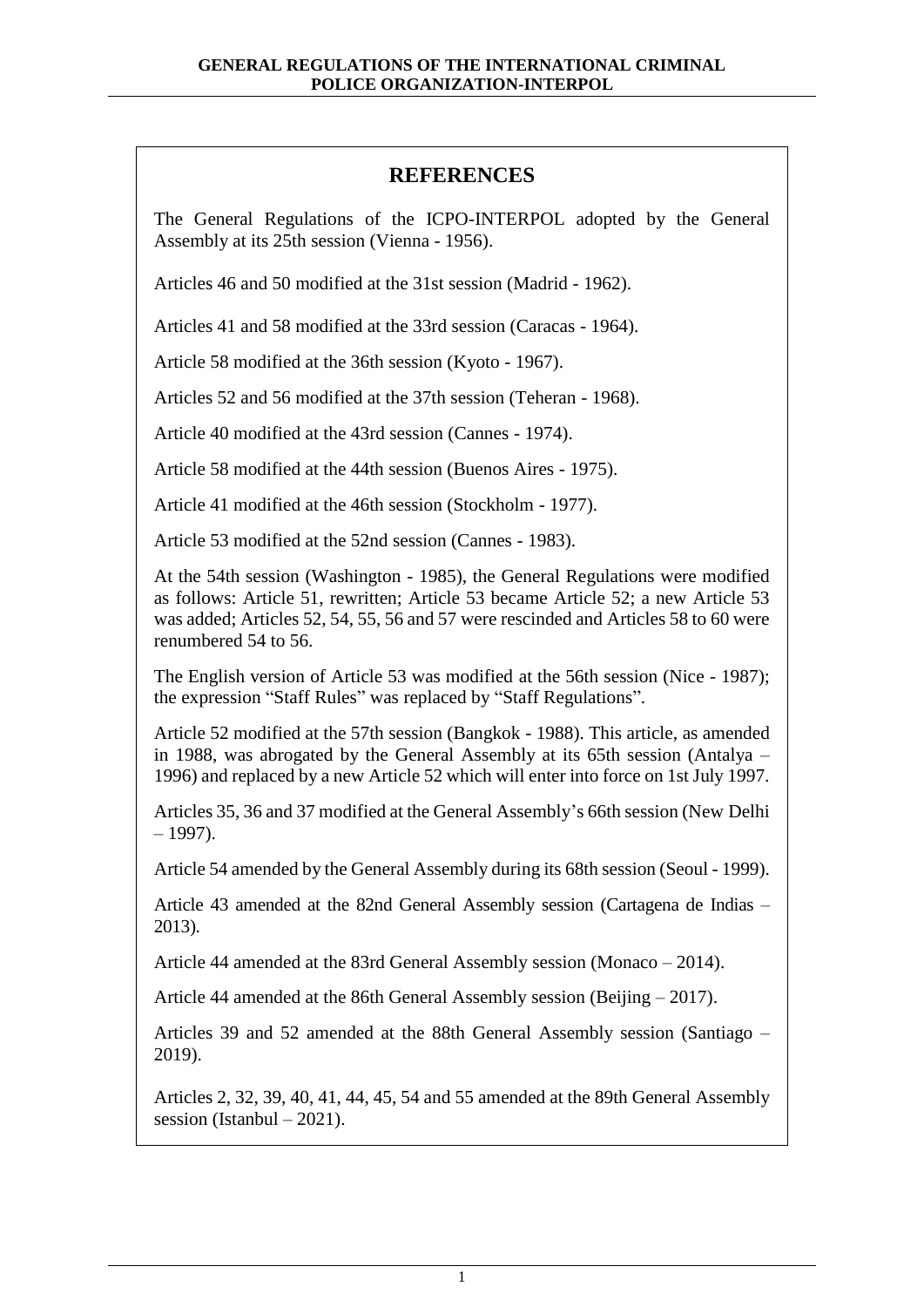## GENERAL REGULATIONS OF THE INTERNATIONAL CRIMINAL POLICE ORGANIZATION-INTERPOL

# **CONTENTS**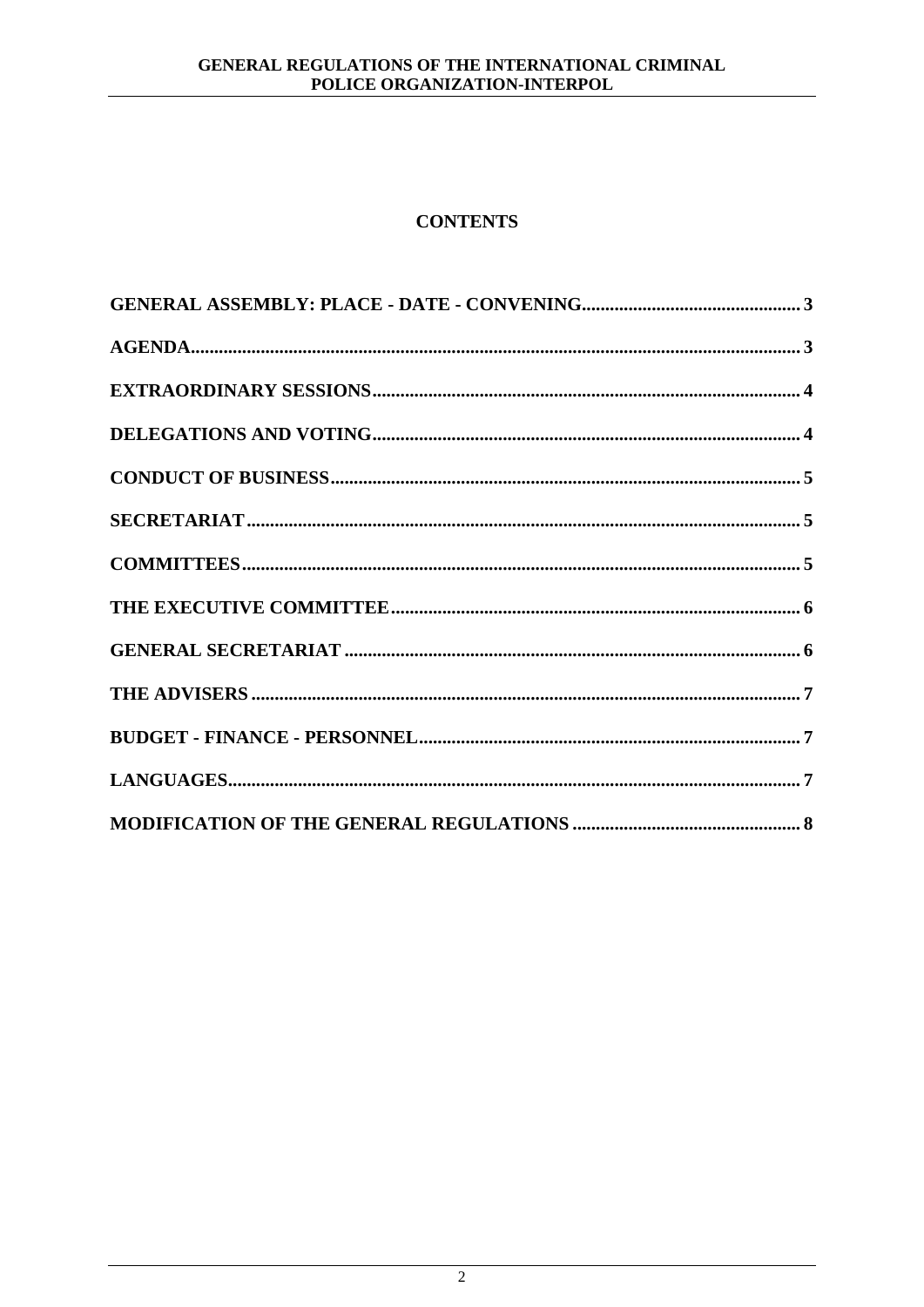#### **Article 1**

These General Regulations and Appendices have been adopted in accordance with Article 44 of the Constitution of the Organization.

Should there be any differences between the two, the Constitution shall prevail.

#### <span id="page-3-0"></span>**GENERAL ASSEMBLY: PLACE - DATE - CONVENING**

## **Article 2**

The General Assembly shall meet every year in ordinary session.

The Rules of Procedure of the General Assembly shall lay down the rules and procedures governing the functioning and decision-making process of the General Assembly.

## **Article 3**

Any Member may, on behalf of its country, invite the Assembly to meet on the territory of that country.

If this is impossible, the meeting shall be held at the seat of the Organization.

#### **Article 4**

Any such invitation should be sent to the President before the beginning of the debates of the Assembly.

#### **Article 5**

If the Executive Committee considers that circumstances are unfavourable to the meeting of the Assembly in the place fixed at its previous session, it may decide on another place.

#### **Article 6**

The President shall fix the date when the Assembly is to meet after consulting the authorities of the inviting country and the Secretary General.

#### **Article 7**

The date and place having been decided upon, the notices convening Members shall be sent not less than four months in advance by:

- (a) The inviting country to the other countries, through diplomatic channels;
- (b) The Secretary General to the various Members of the Organization.

## **Article 8**

The following may be invited to be present at meetings as observers:

- (a) Police bodies which are not members of the Organization;
- (b) International organizations.

The list of observers shall be drawn up by the Executive Committee and should be approved by the inviting country.

The observers mentioned in § (a) shall be jointly invited by the inviting country and the Secretary General, while those mentioned in § (b) only by the Secretary General, after agreement of the Executive Committee and of the inviting country.

#### **AGENDA**

#### **Article 9**

<span id="page-3-1"></span>The provisional agenda of the meeting shall be drawn up by the Executive Committee and communicated to Members not less than 90 days before the opening of the session.

#### **Article 10**

The provisional agenda shall include:

- (a) The report of the Secretary General on the work of the Organization;
- (b) The Secretary General's financial report and the draft budget;
- (c) The general programme of activities proposed by the Secretary General for the coming year;
- (d) Items whose inclusion has been ordered at the previous session of the Assembly;
- (e) Items proposed by Members;
- (f) Items inserted by the Executive Committee or the Secretary General.

## **Article 11**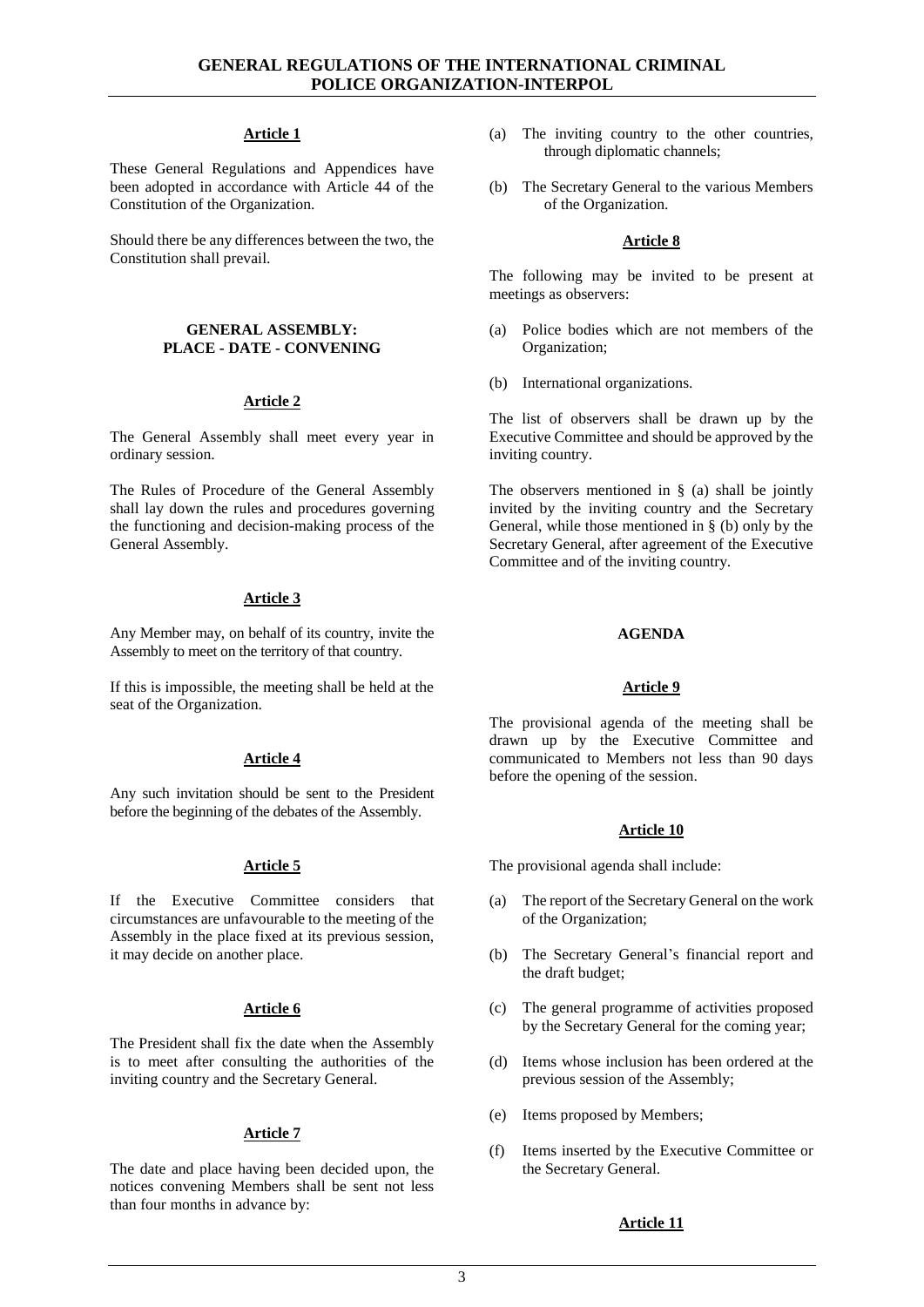Any Member may, thirty days before the opening of the session, request that an item be added to the agenda.

#### **Article 12**

Before the opening meeting of the Assembly, the Executive Committee shall form the provisional agenda and the supplement to the agenda into a final agenda in the order of the urgency and priority of the items. The items left over from the previous session shall be deemed to take priority over the items suggested for the coming session.

## **Article 13**

In so far as is possible, Members shall receive, thirty days before the opening meeting of the session, the information necessary for the examination of reports and items on the agenda.

## <span id="page-4-0"></span>**EXTRAORDINARY SESSIONS**

## **Article 14**

Extraordinary sessions shall be held, in principle, at the seat of the Organization.

An extraordinary session shall be convened, after assent has been given by the President, by the Secretary General as soon as possible and not less than thirty days and no more than ninety days after the request has been made.

## **Article 15**

In principle, the agenda of an extraordinary session may only include the object for its convening.

#### <span id="page-4-1"></span>**DELEGATIONS AND VOTING**

## **Article 16**

Members shall notify the Secretary General as early as possible of the composition of their delegations.

## **Article 17**

The General Assembly shall make its decisions in plenary session by means of resolutions.

## **Article 18**

Subject to Article 52 of the General Regulations, each country represented has one vote.

Voting shall be performed by the head of the delegation or some other delegate.

The representative of one Member may not vote for another Member.

## **Article 19**

The decisions of the Assembly shall be taken by a simple majority, except where otherwise provided by the Constitution.

#### **Article 20**

The majority shall be decided by a count of those persons present and casting an affirmative or negative vote. Those who abstain may justify their attitude.

When the Constitution requires a "majority of the Members" the calculation of this majority shall be based on the total number of the Members of the Organization, whether they are represented or not at the session of the Assembly.

#### **Article 21**

Voting shall be done by single ballot, except where a two-thirds majority is required.

In the latter case, if the required majority is not obtained the first time, a second vote shall be taken.

#### **Article 22**

Voting shall be done by show of hands, record vote or secret ballot.

At any time a delegate may request a record vote to be taken except in cases where a secret ballot is required by the Constitution.

## **Article 23**

Persons composing the Executive Committee shall be elected by secret ballot.

If two candidates obtain the same number of votes, a second ballot shall be taken. If this is not decisive, lots shall be drawn to determine which shall be chosen.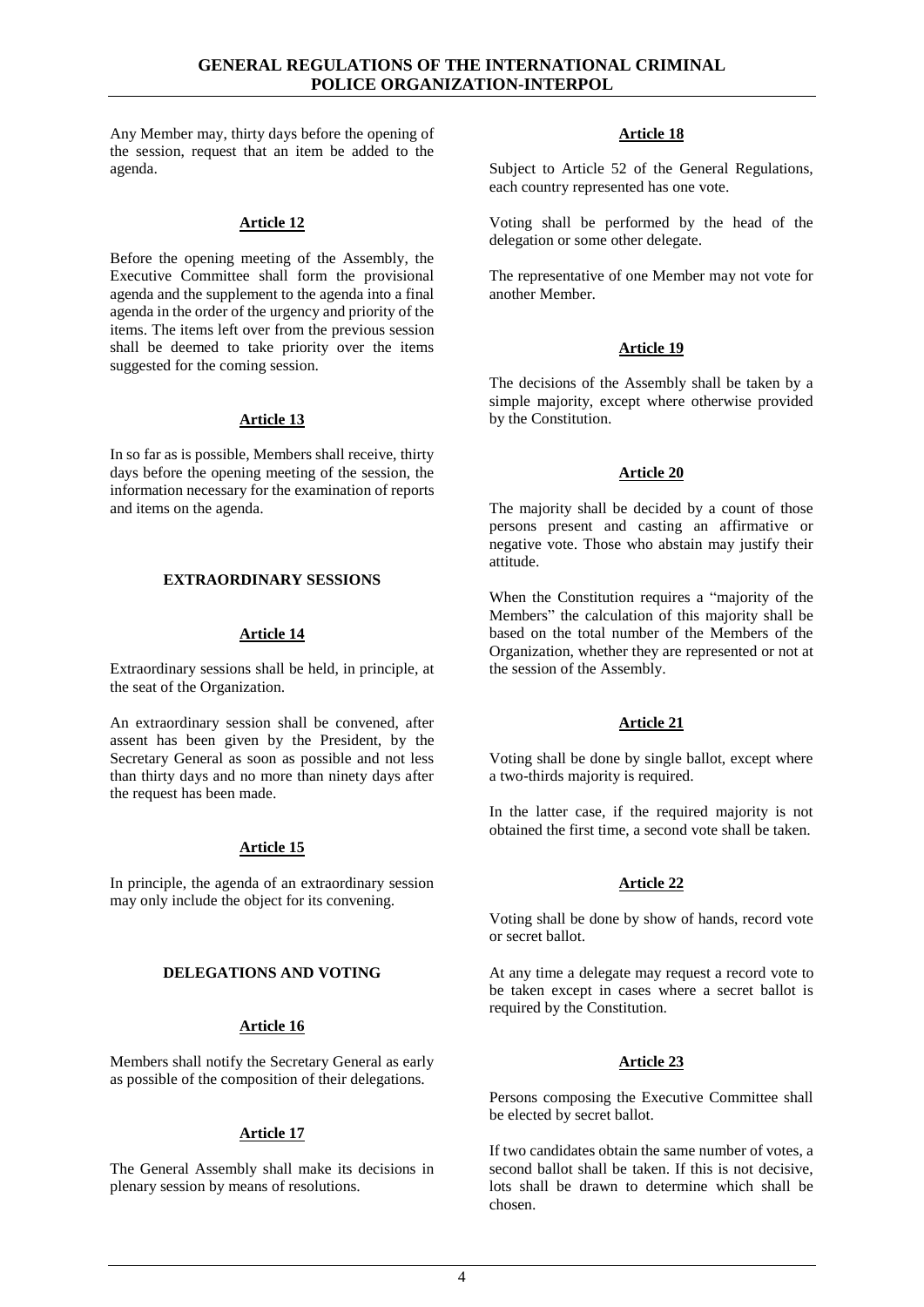## **GENERAL REGULATIONS OF THE INTERNATIONAL CRIMINAL POLICE ORGANIZATION-INTERPOL**

## **Article 24**

Resolutions may be voted on paragraph by paragraph, on the request of any delegate. In such a case, the whole shall subsequently be put to the vote.

Only one complete resolution shall be voted on at one time.

## **Article 25**

When an amendment to a proposal is moved, the amendment shall be voted on first.

If there are several amendments, the President shall put them to the vote separately, commencing with the ones furthest removed from the basis of the original proposal.

## <span id="page-5-0"></span>**CONDUCT OF BUSINESS**

## **Article 26**

Meetings of the Assembly and the committees shall not be public, unless otherwise decided by the Assembly.

## **Article 27**

The Assembly may limit the time to be allowed to each speaker.

## **Article 28**

When a motion is under discussion, any Member may raise a point of order and this point of order shall be immediately decided by the President.

Should this be contested, any delegate may appeal to the Assembly, which shall immediately decide by a vote.

## **Article 29**

If, during the discussions, a speaker moves the suspension or adjournment of the meeting or the debates, the matter shall immediately be put to the vote.

## **Article 30**

A delegate may at any time move the closure of the debates. Two speakers opposed to the closure may then speak, after which the Assembly shall decide whether to accede to the motion.

## **Article 31**

The Assembly may not vote on a draft resolution unless copies of it in all the working languages have been distributed.

Amendments and counter-proposals may be discussed immediately unless a majority of Members request that written copies of them shall be distributed first.

When a draft resolution has financial consequences, the Executive Committee shall be requested to give its opinion and the discussions postponed.

## **Article 32**

<span id="page-5-1"></span>The Secretary General or his or her representative may intervene in the discussions at any moment.

## **SECRETARIAT**

## **Article 33**

Summary records of the debates of the Assembly in the working languages shall be distributed as soon as possible.

#### **Article 34**

The Secretary General shall be responsible for the secretariat work of the Assembly; for this purpose he shall engage the necessary personnel and direct and control them.

## **COMMITTEES**

#### **Article 35**

- <span id="page-5-2"></span>(1) At each session, the Assembly shall form such committees as it deems necessary. On the proposal of the President, it shall allocate work relative to the various items on the agenda to each committee.
- (2) When it decides to create a regional conference, the General Assembly shall delegate to the latter the power to fix the date, place and conditions of its meetings, taking into account the proposals of member countries. If the regional conference does not take the appropriate decisions, the General Assembly shall take them.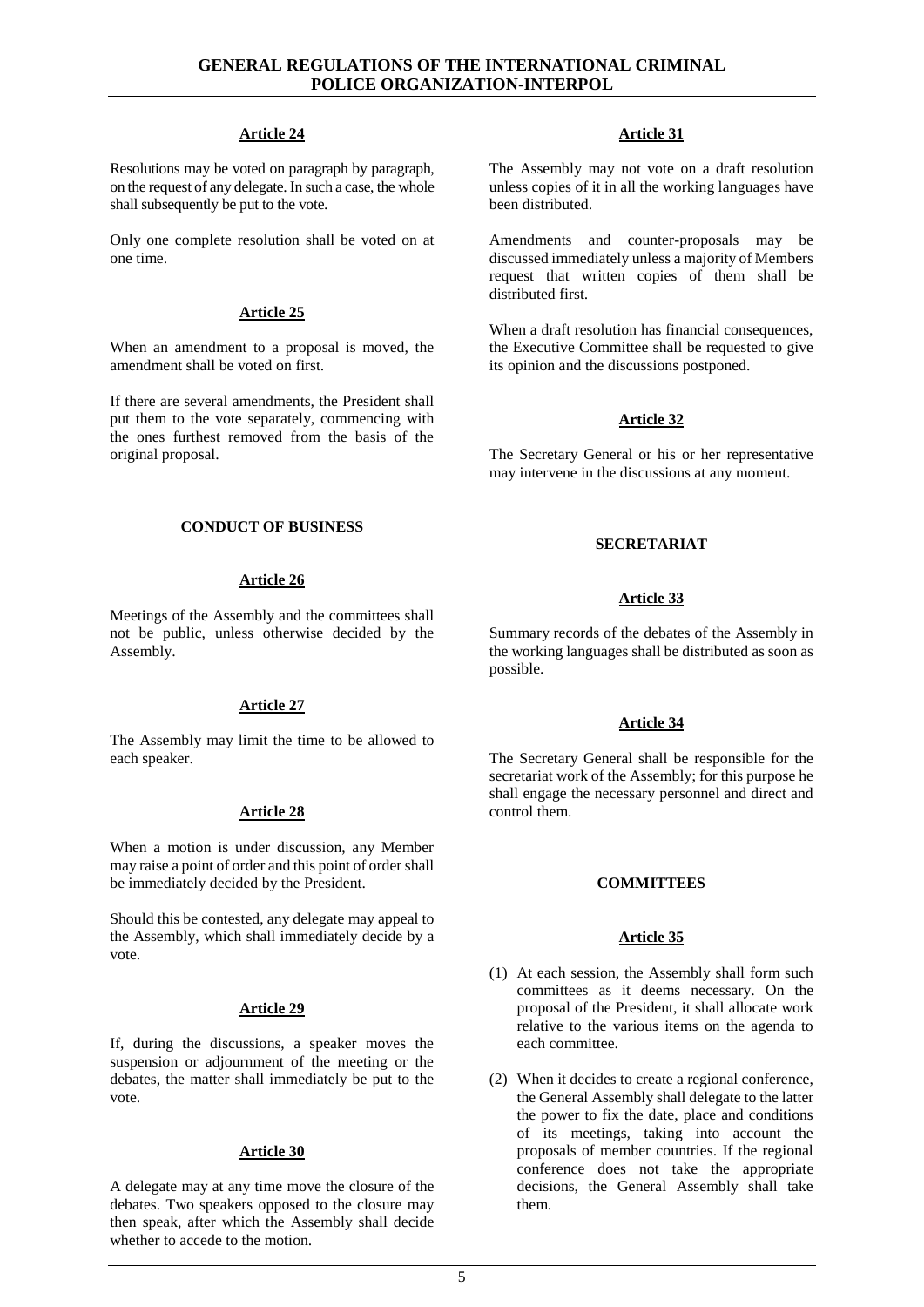#### **Article 36**

- (1) Each committee shall elect its own chairman. Each committee member shall have the right to vote. Meetings of the committees shall be subject to the same rules as the plenary sessions of the Assembly.
- (2) The provisions of paragraph 1 of the present Article shall also apply to regional conferences.

## **Article 37**

- (1) The chairman of each committee or a reporter nominated by it shall render a verbal account of its work to the Assembly.
- (2) The chairmen of regional conferences may also transmit recommendations made by the conferences to the General Secretariat which shall be responsible for co-ordinating any proposed resolutions to be submitted to the General Assembly.

## **Article 38**

Unless otherwise decided by the Assembly, any committee may be consulted between sessions.

The President, after consultation with the Secretary General, may summon a committee to meet.

## <span id="page-6-0"></span>**THE EXECUTIVE COMMITTEE**

#### **Article 39**

The Rules of Procedure of the Executive Committee shall lay down the rules and procedures governing the functioning and decision-making process of the Executive Committee.

#### **Article 40**

The General Assembly shall establish an Elections Board at the beginning of each session.

The Elections Board shall scrutinize the nominations to determine whether they are valid and supervise the election of Executive Committee members.

At the end of the ordinary session, the General Assembly shall hold elections in order to fill such vacancies on the Executive Committee as exist. Nominations must be put forward by the Members. Members whose voting rights have been suspended under Article 52 of the General Regulations may not put forward nominees for election.

#### **Article 41**

If, for any reason whatsoever, the President can no longer perform his or her duties either during or between sessions, his or her place shall temporarily be taken by the senior Vice-President.

Should all the Vice-Presidents be absent, the duties of President shall provisionally devolve upon a Delegate of the Executive Committee designated by the other members of the Executive Committee.

## <span id="page-6-1"></span>**GENERAL SECRETARIAT**

## **Article 42**

The Assembly shall elect a Secretary General by secret ballot for a term of office of five years.

The candidate for the post of Secretary General shall be proposed by the Executive Committee.

## **Article 43**

The Secretary General should be or have been a police official.

#### **Article 44**

The five-year term of office of the Secretary General shall commence at the end of the incumbent's term of office and terminate at the end of the General Assembly session held in the year in which his or her term of office expires.

The Secretary General's term of office shall terminate on completion of the prescribed five-year period provided for in Article 28 of the Constitution, or in the event of the Secretary General's resignation, death, removal from office, or upon reaching the age limit as specified in Article 28 of the Constitution.

The Executive Committee shall determine the Secretary General's conditions of employment.

## **Article 45**

Should the Secretary General be unable to carry out his or her duties, these shall be performed in the interim by the highest-ranking official in the General Secretariat, provided that the Executive Committee has no objection.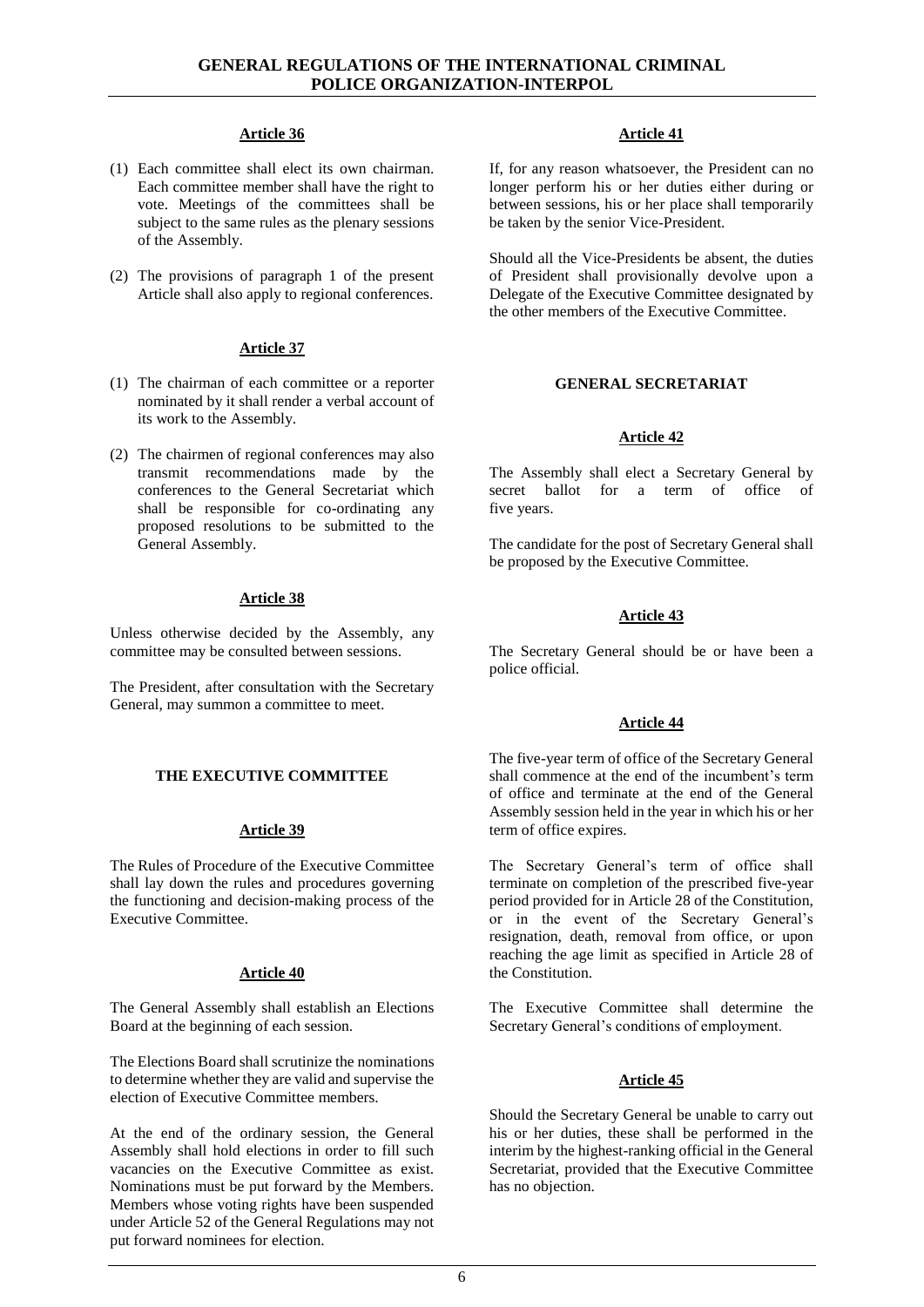## **THE ADVISERS**

#### **Article 46**

<span id="page-7-0"></span>Advisers may be individually or collectively consulted on the initiative of the Assembly, the Executive Committee, the President or the Secretary General. They may make suggestions of a scientific nature to the General Secretariat or the Executive Committee.

## **Article 47**

At the request of the General Assembly, the Executive Committee or the Secretary General, reports or papers on scientific matters may be submitted to the Assembly by Advisers.

## **Article 48**

Advisers may be present at meetings of the General Assembly as observers and, on the invitation of the President, may take part in the discussions.

## **Article 49**

Several Advisers may be nationals of the same country.

## **Article 50**

The Advisers may meet when convened by the President of the Organization.

## <span id="page-7-1"></span>**BUDGET - FINANCE - PERSONNEL**

## **Article 51**

The Financial Regulations shall lay down rules governing:

- the determination of statutory contributions and payment conditions,
- the preparation, approval, implementation and control of the budget,
- the organization of an accounting system and the keeping, control and approval of the accounts,
- the procurement of works, supplies and services and the control of contracts, and shall also contain all relevant general provisions concerning the Organization's financial management.

## **Article 52**

- (1) Any Member that has not paid its statutory contributions to the Organization for the current financial year and the previous financial year shall have no vote in the General Assembly, other than votes taken on amendments to the Organization's Constitution.
- (2) The Secretary General shall send a written notification to any Member that has failed to pay its statutory contributions to the Organization. The notification shall draw attention to the sanctions applied and the supporting measures established by the General Secretariat to encourage timely payment of contributions due. The Secretary General shall accordingly inform the Executive Committee and, where relevant, the General Assembly.
- (3) The General Assembly may, nevertheless, decide to waive the suspension of voting rights at its discretion, if the item has been added to the agenda of the session of the General Assembly.

## **Article 53**

<span id="page-7-2"></span>The Staff Regulations shall specify the staff members of the Organization to which they apply, and lay down the rules and procedures governing their management. These rules shall specify the basic conditions of employment and the basic duties and rights of the staff members.

## **LANGUAGES**

#### **Article 54**

- (1) The working languages of the Organization shall be Arabic, English, French and Spanish.
- (2) During General Assembly sessions, any delegate may speak in another language provided that he or she makes arrangements for the interpretation of his or her speeches into one of the languages mentioned in paragraph 1 of this Article. Any request submitted by a group of countries for simultaneous interpretation of a language other than those mentioned in paragraph 1 of this Article must be sent, at least four months before the opening of the General Assembly session, to the Secretary General who will state whether such interpretation will be technically feasible.